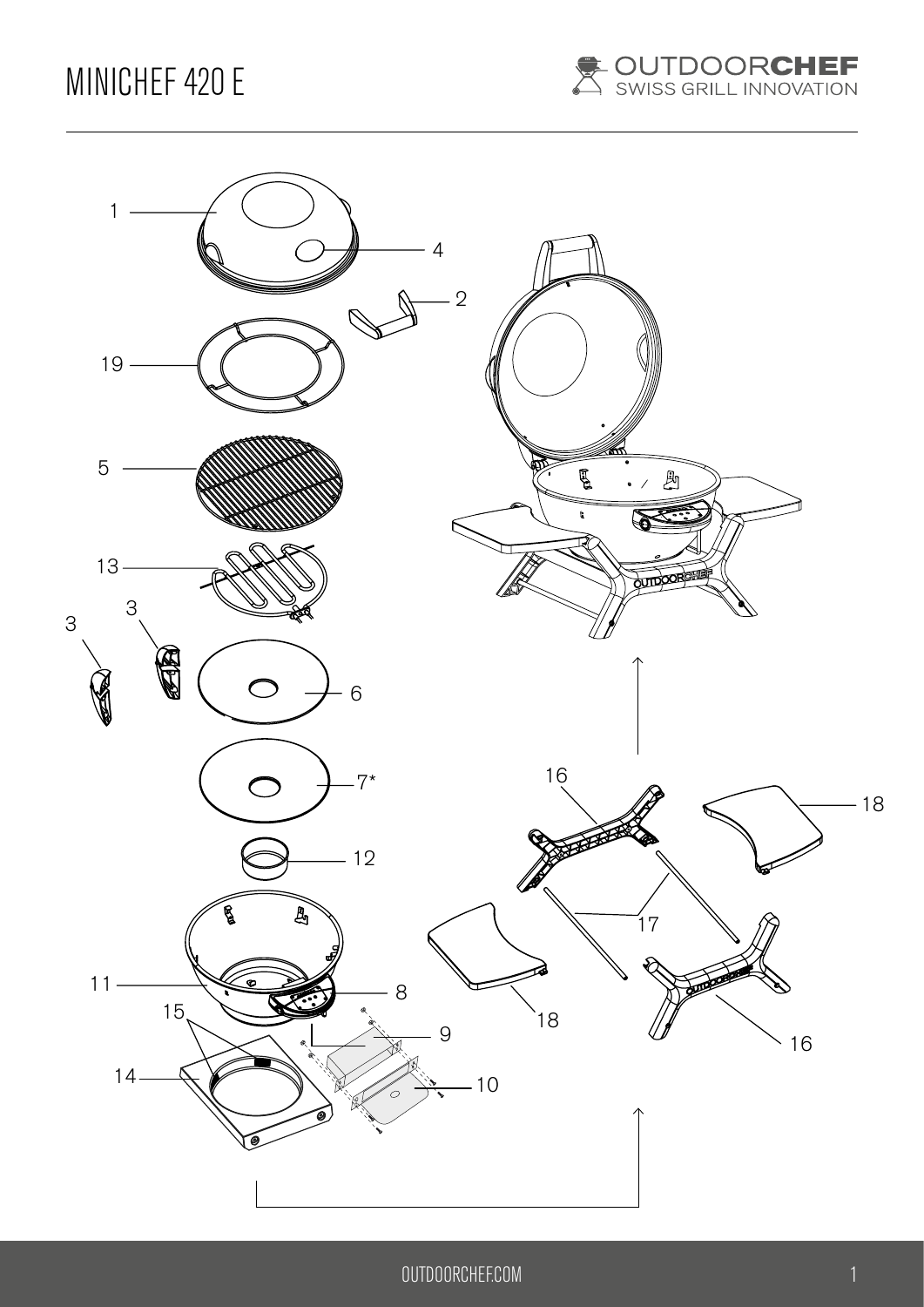| ∣ B       |           | LID                 | <b>DECKEL</b>    |
|-----------|-----------|---------------------|------------------|
| Pos.      | Art. Nr.  | Description         | Beschreibung     |
| B1        | 18,371,03 | <b>Teflonwasher</b> | U-Scheibe Teflon |
| <b>B2</b> | 18.371.02 | Washer              | U-Scheibe        |
| <b>B3</b> | 18,370,48 | <b>Nut</b>          | Mutter           |







| A              |           | LID HINGE           | <b>DECKELSCHARNIER</b> |
|----------------|-----------|---------------------|------------------------|
| Pos.           | Art. Nr.  | Description         | Beschreibung           |
| A <sub>1</sub> | 18,370,55 | Screw               | Schraube               |
| A <sub>2</sub> | 18,371,02 | Washer              | U-Scheibe              |
| A3             | 18,371,03 | <b>Teflonwasher</b> | U-Scheibe Teflon       |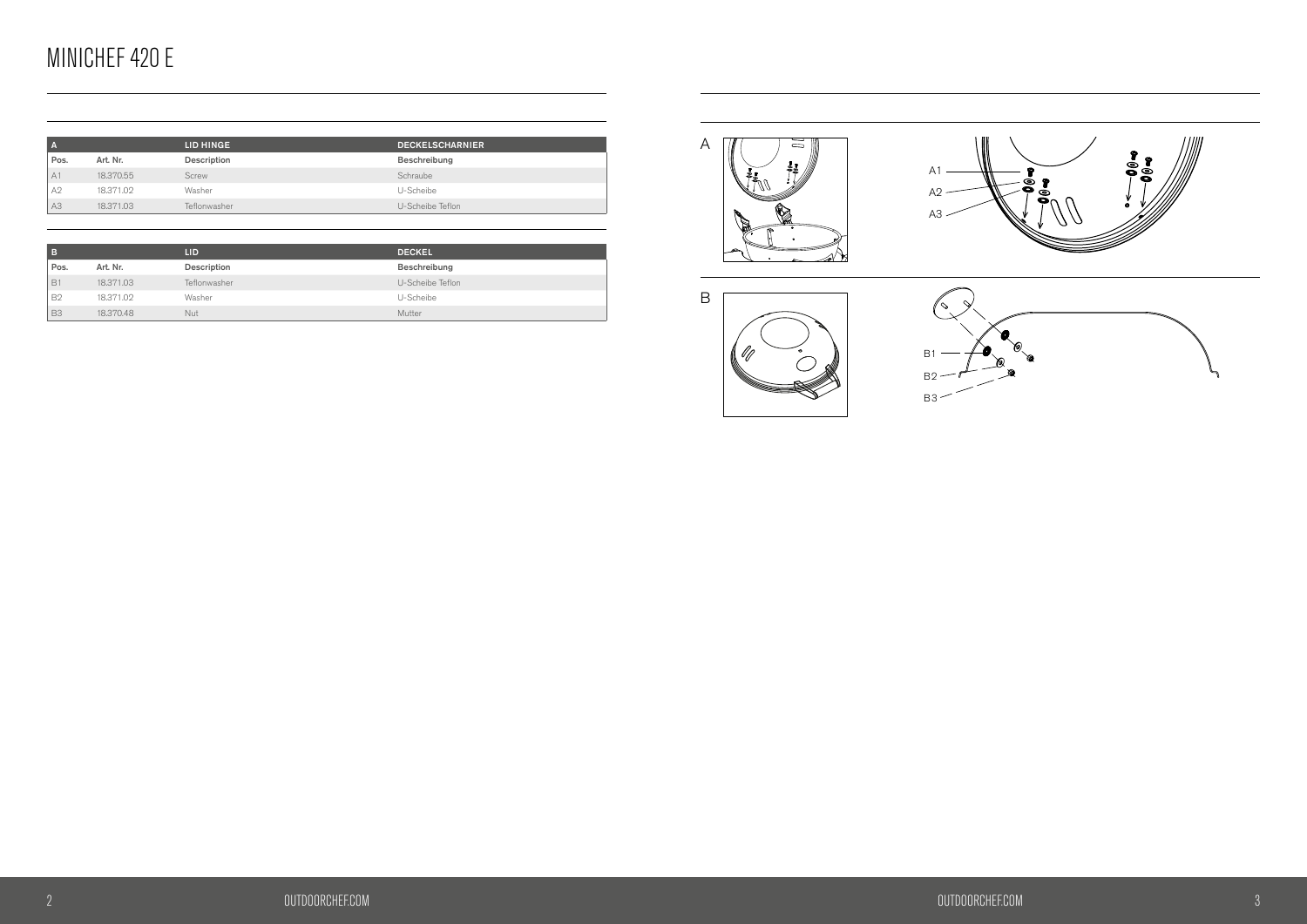

OUTDOORGELE



6.

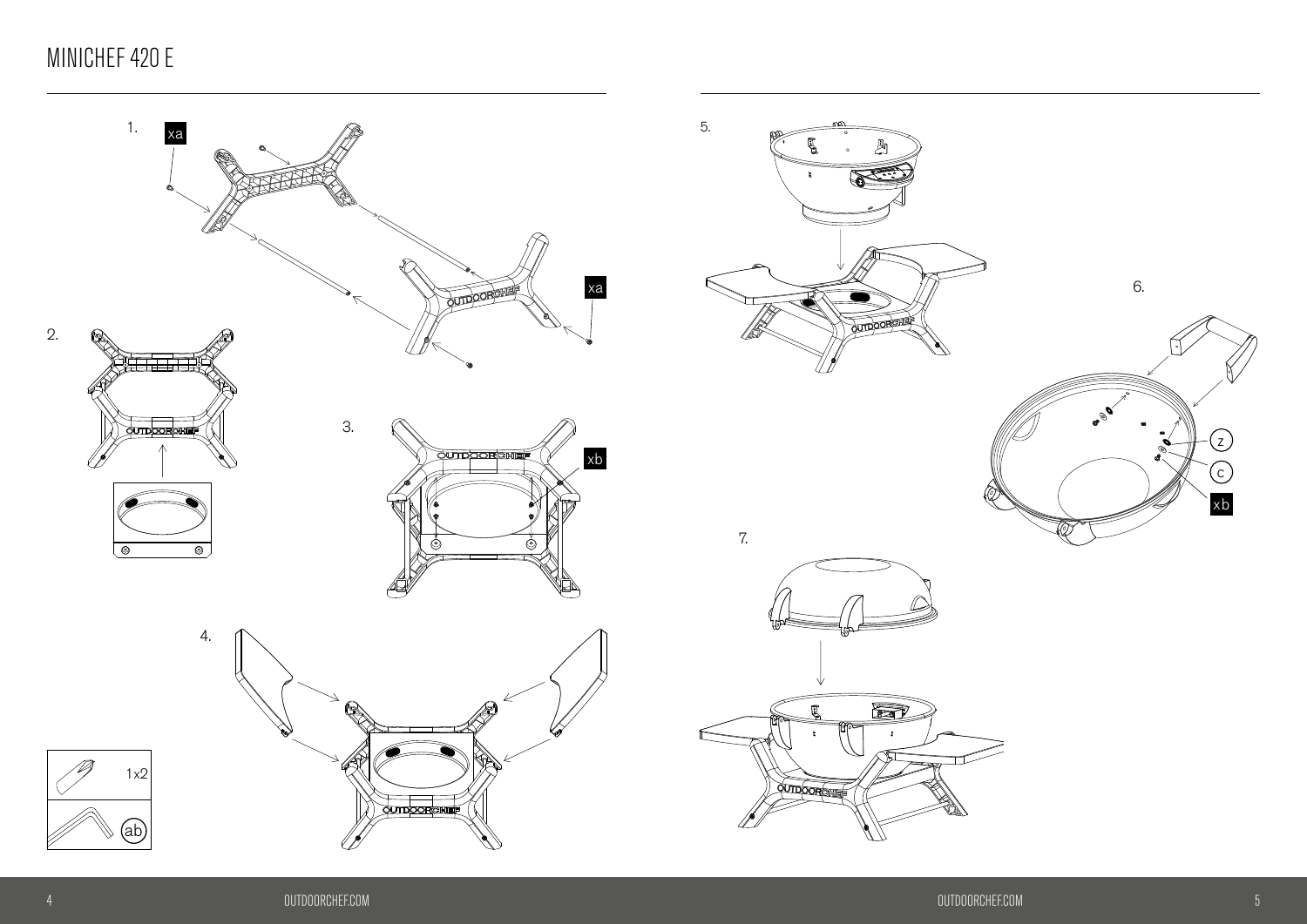